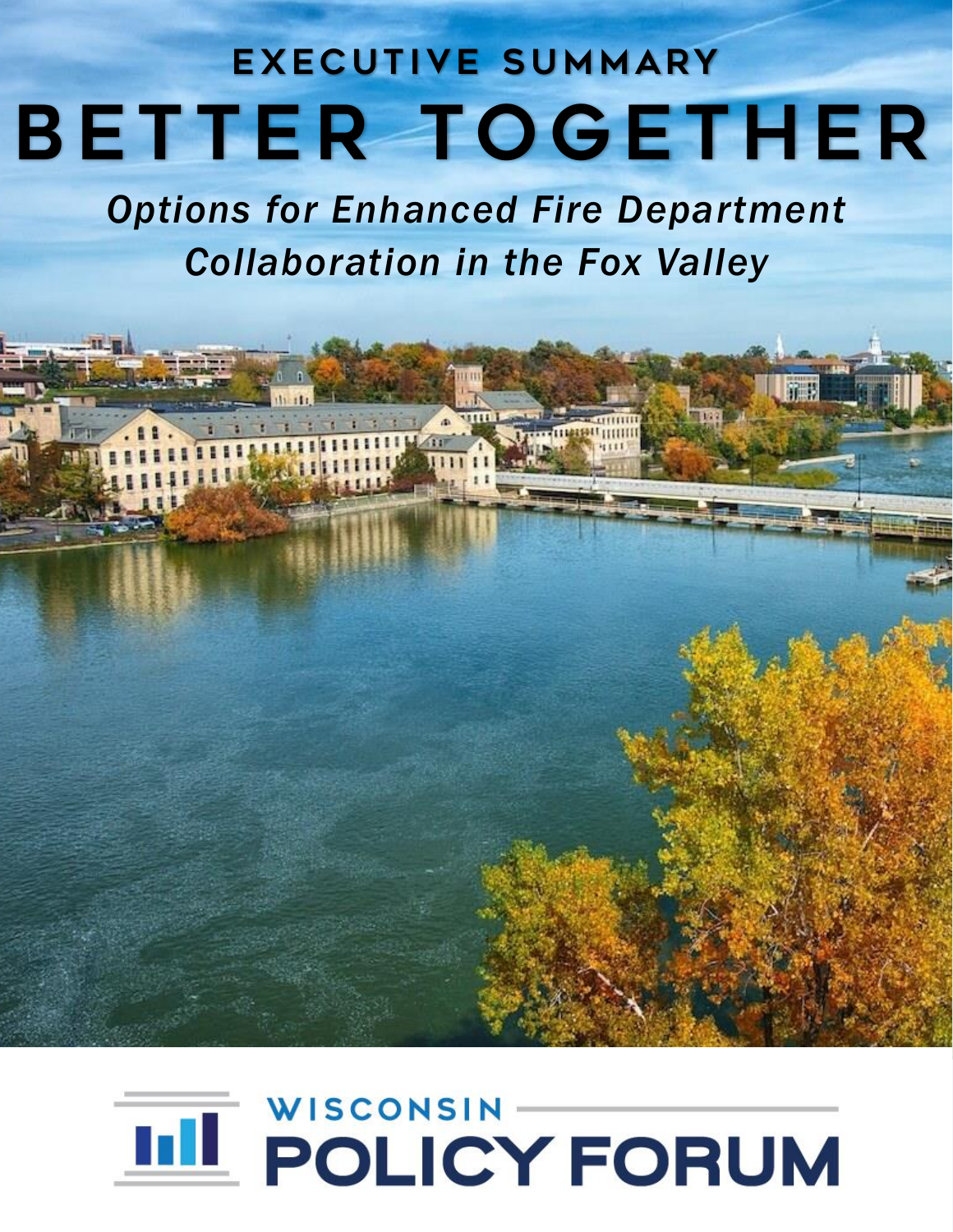## Executive Summary

Fire and emergency medical service (EMS) agencies across Wisconsin are stressed, facing fiscal challenges, increasing service demands, tightening labor markets, and upheaval related to the COVID-19 pandemic. These challenges are motivating departments across the state to re-examine their service models and consider greater collaboration with neighboring departments.

While fire departments in Wisconsin's Fox Valley generally enjoy a higher level of staffing and resources when compared to their peers, these departments are not immune to these pressures. They also have a history and a culture of working together to improve response.

Recognizing the strong spirit of cooperation that already exists, several fire chiefs from the Fox Valley approached the Wisconsin Policy Forum (WPF) to help them consider options for enhanced collaboration or new service sharing arrangements as a means of addressing some of their common challenges. This report responds to that request and covers a range of service sharing options for the fire departments serving Appleton, Grand Chute, Kaukauna, Neenah-Menasha, and Oshkosh.

## Department Overview

Each of the five fire departments has unique characteristics and strengths. The Oshkosh Fire Department (OFD) is the largest, with 114 full-time equivalent (FTE) employees. Appleton (AFD) trails closely with 96 FTEs, while the Neenah-Menasha department (NMFR) is in the middle with 68 fulltime staff positions. The Grand Chute (GCFD) and Kaukauna (KKFD) departments are relatively small with 34 and 20 full-time staff positions respectively. Both of those departments also make some use of part-time staff when needed.

The table below summarizes 2021 budgeted expenditures and revenues for the five departments. Revenues are highest in Oshkosh and Kaukauna because both of those departments provide ambulance transports and receive reimbursement fees for that service.

| ZUZI DUURULUU TUVUHUUS UHU UADUTUHUU US |              |              |             |             |                    |
|-----------------------------------------|--------------|--------------|-------------|-------------|--------------------|
|                                         | Appleton     | Oshkosh      | <b>NMFR</b> | Kaukauna    | <b>Grand Chute</b> |
| Revenue                                 | \$435,775    | \$1.949.800  | \$181.286   | \$599.050   | \$217.140          |
| Expense                                 | \$13.261.240 | \$13.741.100 | \$8.784.400 | \$2,669,305 | \$4,396,858        |
| Net Expense                             | \$12.825.465 | \$11.791.300 | \$8,603,114 | \$2,070.255 | \$4.179.718        |

#### 2021 budgeted revenues and expenditures

Annual calls for service in 2021 ranged from KKFD's 1,558 to OFD's 9,551. The five departments also differ in terms of their EMS licenses (three of the five are licensed at the paramedic level) and in their capability to engage in various forms of special operations, such as hazardous materials (hazmat) responses and water rescues.

Our report also finds several similarities in terms of the needs and activities of the five departments. The departments have similar training and employee recruitment and retention practices, they all need to maintain fleets of expensive vehicles, and they all perform community risk reduction activities like inspections, investigations, and public education.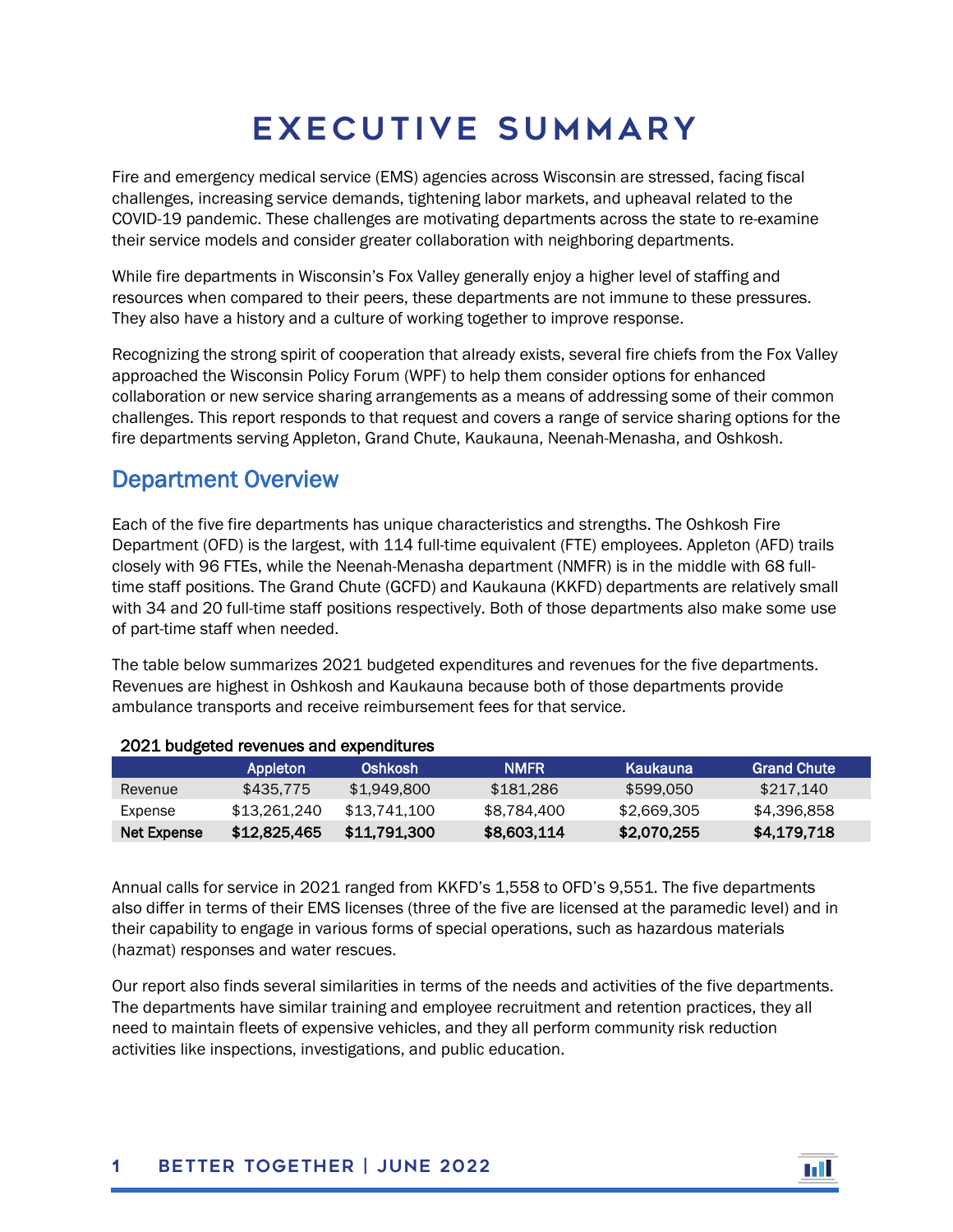## Current Collaboration

Fire department services are unique among municipal services in that automatic aid and mutual aid are fundamental to response and operations. Consequently, intergovernmental cooperation and collaboration is a must and is broadly accepted and encouraged by most chiefs.

Fire departments in Wisconsin utilize the Mutual Aid Box Alarm System (MABAS), which dictates how resources are deployed within regions for major fire or EMS incidents. Many departments also have additional mutual aid arrangements with neighboring departments. For example, the Appleton and Grand Chute departments have an automatic aid agreement for fire response only, which means that certain equipment is dispatched simultaneously from both departments when a call comes in from either jurisdiction. AFD and NMFR recently resumed a similar automatic aid agreement.

One consequence of the culture of cooperation and strong relationships between departments in the region is that several of the most obvious opportunities for regional collaboration are already happening. For example, extensive cooperation is already in place for ongoing fire training for existing staff, as some larger training activities conducted by individual departments are open to all of the other departments in the region. NMFR and AFD have even covered each other's stations during training to allow more on-duty firefighters to attend. Also, for the past two years, OFD, GCFD, and NMFR have collaborated on training for new recruits.

In consultation with the chiefs, our analysis focused on five specific areas of fire department operations that may hold potential to pursue even greater levels of collaboration in the future. Our findings in those five areas are summarized below.

## Collaboration Area #1: Training

Training in most fire and EMS agencies occurs on a weekly, if not daily, basis. In the Fox Valley, each of the five departments has a designated training officer who manages and documents training activities within their department. The five training officers also meet regularly to organize joint trainings and collaborate in other ways. We found that 5.25 FTEs are dedicated to training functions across all departments, at an estimated cost of \$670,000.

Our analysis finds there may be opportunity to enhance existing collaborations through a cooperative agreement that divides responsibility for major training areas between existing training officers. This option has the advantage of maintaining existing staffing within each department, although it may require added time spent on discussion and planning.

We also modeled two options for a more comprehensive merger of training functions. The first is a Regional Training Bureau (RTB), which would have a limited scope of services that would not fully replace the training function in each department. Instead, the RTB would employ a small staff to address regional issues such as standardizing protocols and procedures (SOPs) that might ensure better coordination and cohesion at the scene of major incidents. This approach also could reduce the time spent by existing staff on planning for joint and specialized trainings. The downside is that while this option could produce service-level improvements and free up some existing command staff time for other priorities, it also could result in an added cost for each department.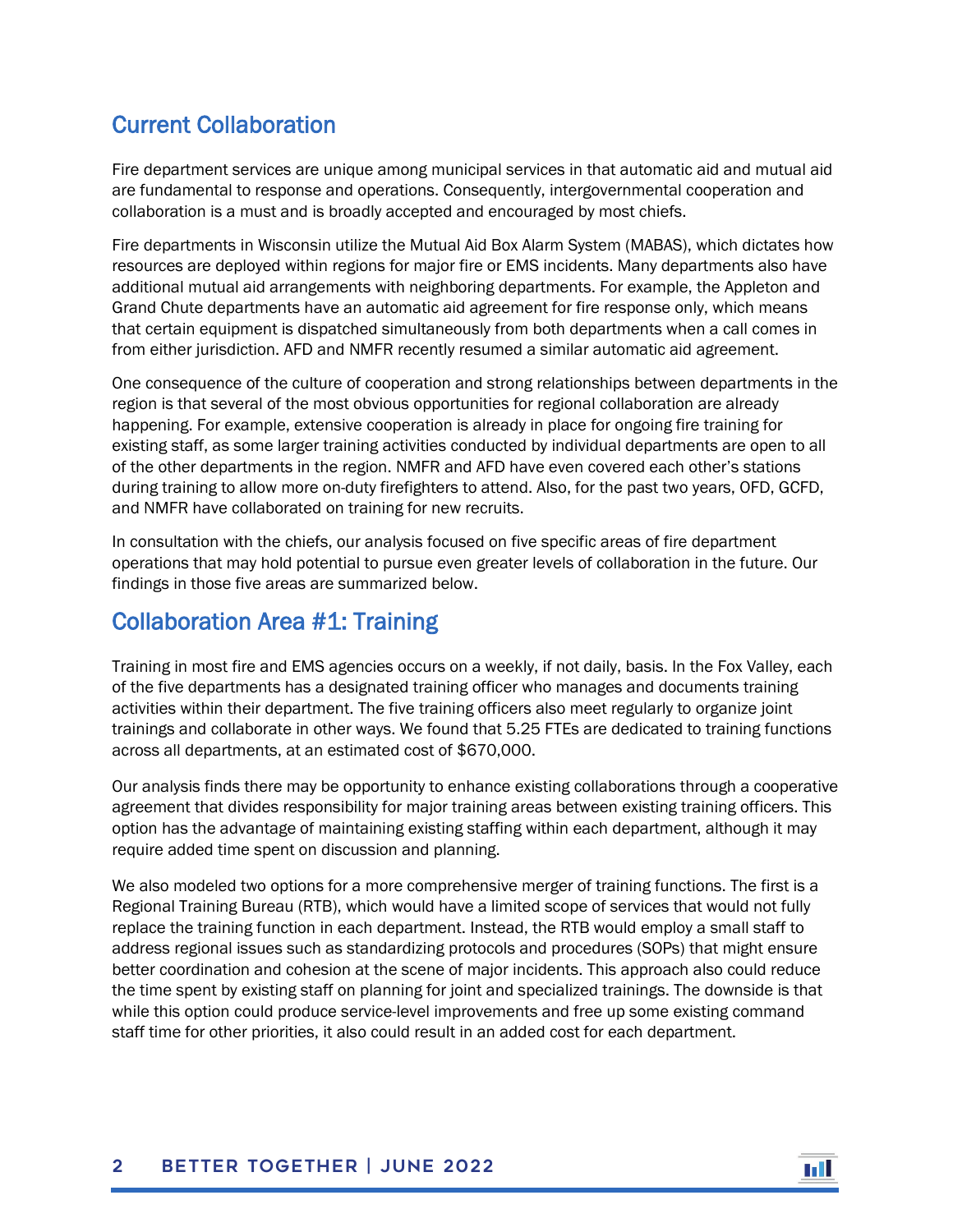The Regional Training Office (RTO) approach is a more comprehensive model with a larger staff that would assume much responsibility for training functions for participating departments. This approach could be costlier but would likely create a more coordinated and effective training program for all.

Under this approach, the three larger departments would transfer existing positions to the RTO and all departments would give up sole control of most of their own training activities. The positions and estimated costs are shown in the adjacent table. While the nearly \$905,000 cost seems like a hefty price tag, a substantial portion of the current expense of \$670,000 potentially could be eliminated.

#### Staffing and cost of regional training office

| <u>otaming ana ooot or rogional training omoo</u> |                |             |  |
|---------------------------------------------------|----------------|-------------|--|
| <b>Staff</b>                                      | <b>Est FTE</b> | <b>Cost</b> |  |
| <b>Assistant Chief</b>                            | 1.0            | 108,000     |  |
| <b>Battalion Chief</b>                            | 2.5            | 242,500     |  |
| Captain                                           | 1.0            | 89,000      |  |
| Lieutenant                                        | 1.0            | 85,000      |  |
| Driver/OE                                         | 1.0            | 80,000      |  |
| Admin Support                                     | 0.50           | 27,500      |  |
| <b>Total Salaries</b>                             |                | 632,000     |  |
| <b>Fringe Benefits</b>                            |                | 252,800     |  |
| Non-personnel costs                               |                | 20,000      |  |
| <b>Grand Total</b>                                | 7.0            | 904,800     |  |

## Collaboration Area #2: Special operations

All five departments in this study are prepared to carry out special operations, including hazmat response and technical rescues. Technical rescues include several types of water rescues, confined space and trench rescues, structural collapses, and others. Also, each county has its own coordinated approach to special operations and regional collaborations for such incidents are already organized through the Wisconsin Department of Emergency Management.

Based on discussions with the chiefs and other staff, we explored a cooperative model of special operations rather than more formal consolidation options. In a cooperative model, each department would maintain its existing teams, programs, and training. Departments could explore mutual or automatic aid agreements for particular special operations responses and, more generally, could explore sharing of equipment, personnel, training, and resources. Those departments that do not function at the technical level would either provide operational support or coverage to other jurisdictions.

In order to succeed, a cooperative model optimally would have each member provide a similar contribution in terms of resources and also receive a similar benefit. In other words, each department might be the designated response team for one or two types of special operations while receiving service from other departments for the remainder. If either obligations or benefits are lopsided, then some type of reimbursement mechanism may need to be developed for departments that have more technical rescue capabilities.

The table on the following page shows how each department ranked each type of special operation based on frequency and overall risk. Based on each department's responses, we can begin to identify some areas where technical rescue specialization by department may make sense. For example, because AFD ranked confined space and structural collapse as high-need relative to the other departments, and because it also has designated teams for these types of technical rescue, that department would be the logical entity to house those capabilities for the entire region. Water/ice rescue was ranked highly by NMFR compared with AFD and GCFD, so it might be the designated specialist in that area.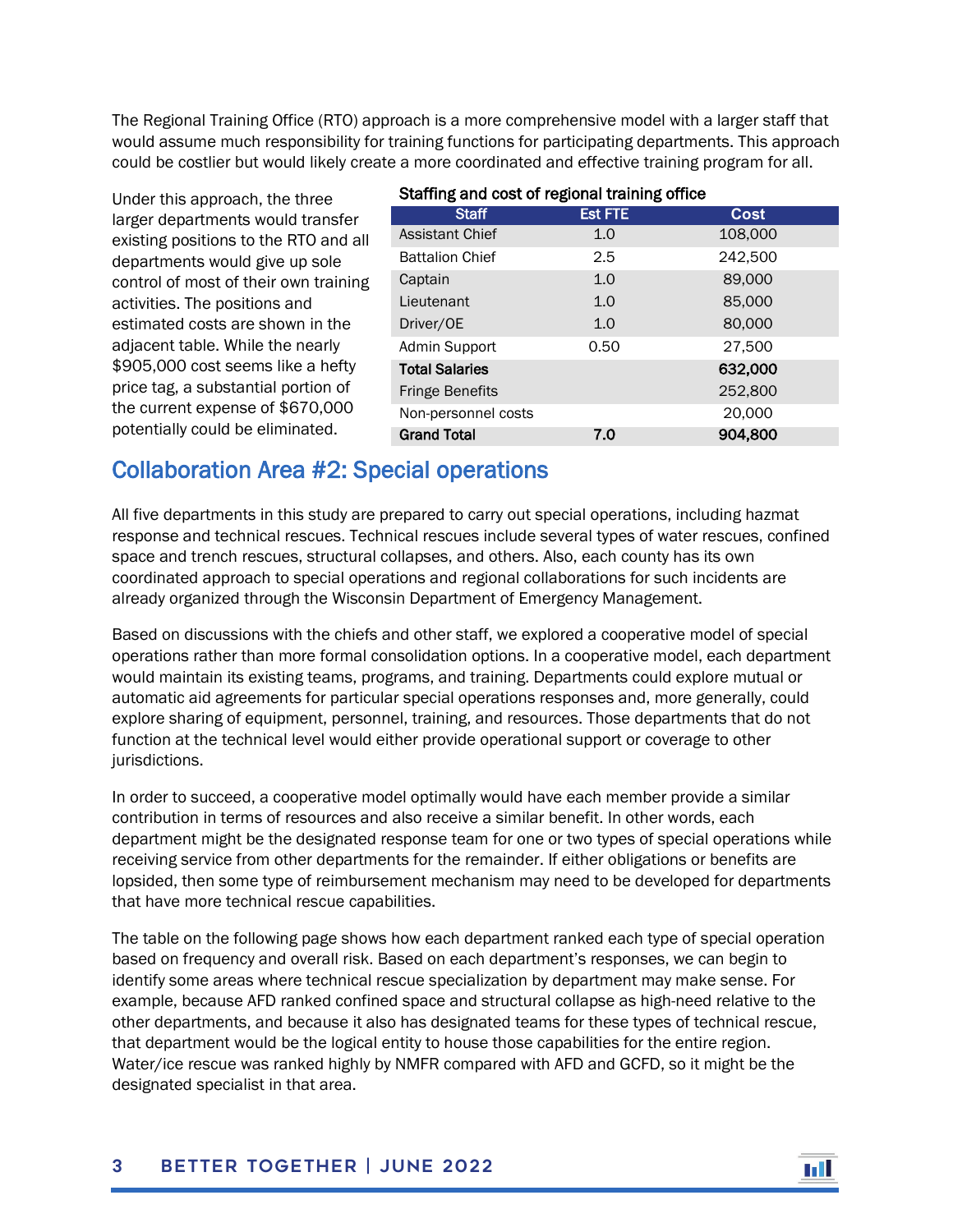|                       | <b>AFD</b>  | <b>OFD</b>  | <b>GCFD</b> | <b>NMFR</b> | <b>KKFD</b> |
|-----------------------|-------------|-------------|-------------|-------------|-------------|
| Swiftwater            | High        | Low         | Med         | High        | High        |
| Hazmat                | High        | High        | Med         | Med         | High        |
| <b>Active Shooter</b> | <b>High</b> | Med         | <b>High</b> | Med         | Med         |
| Water/Ice             | Med         | <b>High</b> | Med         | High        | Med         |
| Airport Fire          | Low         | <b>High</b> | Low         | Low         | Low         |
| Dive Team             | Low         | <b>High</b> | Low         | High        | Low         |
|                       |             |             |             |             |             |
| Search and rescue     | Med         | Med         | Med         | Med         | Med         |
| Confined space        | High        | Low         | Med         | Low         | Med         |
| Structure collapse    | High        | Low         | Med         | Low         | Low         |
| High angle/low angle  | Med         | Low         | Med         | Low         | Low         |
| Rope                  | Med         | Med         | Med         | Med         | Low         |
| Trench                | Low         | Low         | Med         | Low         | <b>High</b> |
|                       |             |             |             |             |             |
| Radiological          | Med         | Low         | Low         | Low         | Low         |

#### Rankings of special operation types by frequency and overall risk

## Collaboration Area #3: Community Risk Reduction

Each of the five Fox Valley departments conducts a variety of community risk reduction (CRR) activities. These include enforcement of fire code regulations through regular inspections of commercial properties as well as investigations of fires after they occur. Departments also provide public education on fire safety and more general health and safety issues, such as proper installation of car seats, fall prevention for seniors, water safety, etc.

Inspections are a part of daily operations at each department. In addition to ensuring public safety, they give firefighters a chance to learn the layout of buildings in their jurisdictions. Fire investigations occur much more rarely but are an important CRR function for any department, as they help to identify improvements needed for fire safety.

Public education is similar to inspections in that departments have personnel who specialize in education activities, but those activities also are supported by front-line staff. A common component of public education is programming for elementary schools, but broader community risk reduction activities include programs that focus on specialized populations, such as college students living in dorms, seniors at risk for falls, recreational swimmers, etc. These activities also bolster community relations for fire departments.

Because a large part of the workload associated with inspections and education is conducted by firefighters during their regular shifts, even under new service sharing arrangements, major portions of those duties logically would remain with individual departments. However, fire investigations is a logical function to consider for regional collaboration given that investigations are relatively infrequent and require specialized staff. In addition, a regional approach for repeat or complex inspections, such as for industrial facilities or new restaurants, might be considered.

With regard to public education, collaboration on certain specialized elements of that function might be considered. For example, the departments could work together to develop public education curricula and materials for school programs. Departments also could share instructors and equipment for community programs, such as CPR and fire extinguisher training.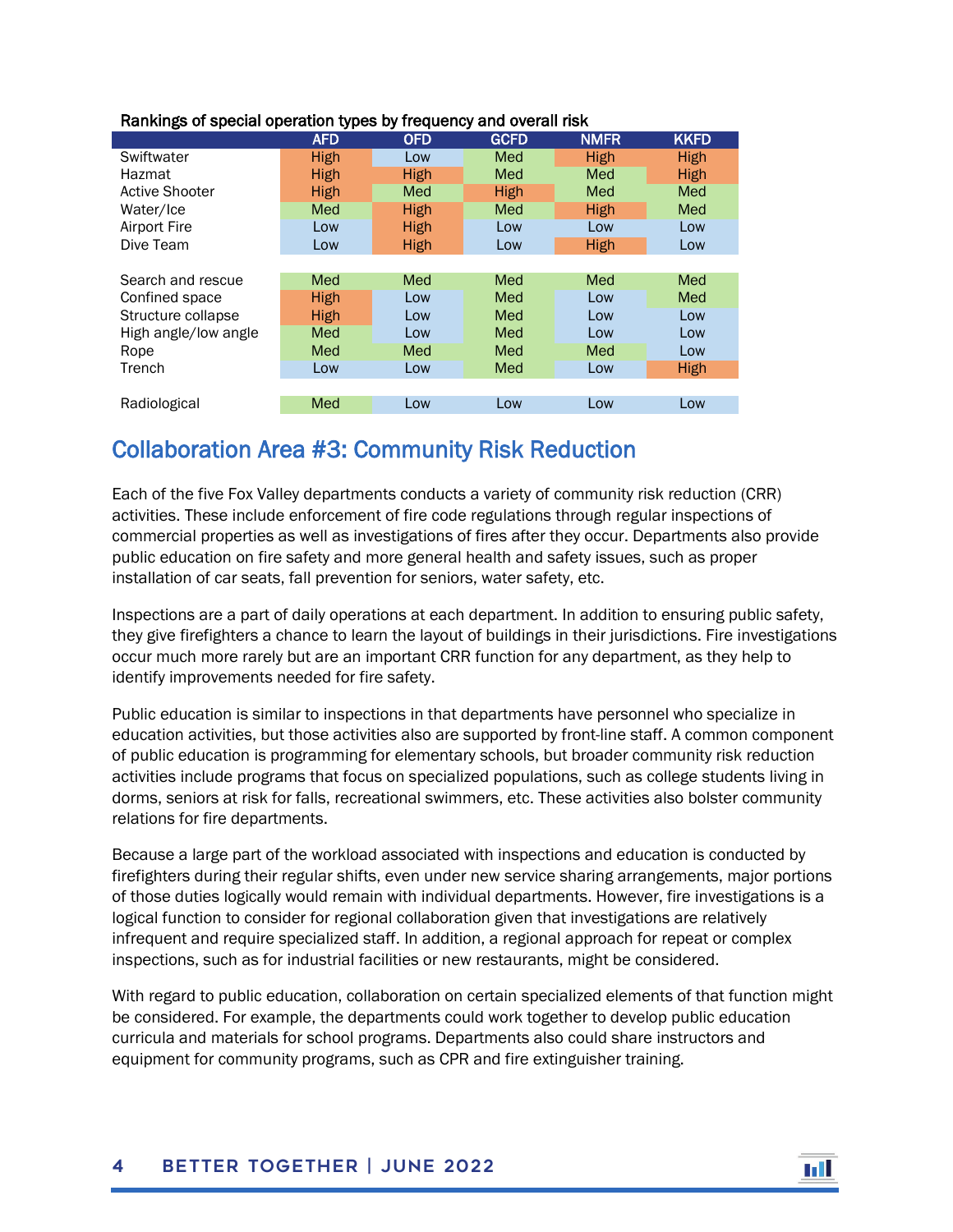If the departments wish to consider more comprehensive options, then we suggest they consider the creation of a regional bureau focused on fire investigations and complex inspections, or a larger bureau that would add public education and public information functions. One advantage of approaching CRR collectively is that it opens up opportunities to expand it in the region.

Estimated staffing and costs for the larger bureau are shown in the table below. To determine a net cost, each department would need to consider the responsibilities that could be transferred to a regional bureau and what workload, staffing, and costs would remain. To the extent that existing departmental personnel could be transferred to the bureau, such as fire inspector or community program educator positions, departments would realize offsetting savings.

#### Staffing and estimated costs for hypothetical CRR Bureau

|                                   | <b>Annual Cost</b> |
|-----------------------------------|--------------------|
| Asst Chief/Investigator           | \$108,000          |
| Batt Chief/Inspector              | \$97,000           |
| Inspector                         | \$80,000           |
| Rotating Departmental Personnel   |                    |
| <b>Education Coordinator</b>      | \$65,000           |
| <b>Public Information Officer</b> | \$80,000           |
| Admin Support                     | \$55,000           |
| <b>Total Salaries</b>             | \$485,000          |
| <b>Fringe Benefits</b>            | \$194,500          |
| Non-Personnel                     | \$30,000           |
| <b>Grand Total</b>                | \$709,000          |

## Collaboration Area #4: Fleet Maintenance

A fire department's ability to appropriately maintain its fleet of vehicles is central to its operations. Fleet maintenance activities include regular or scheduled maintenance, emergency repairs, and extensive testing of pumps, hoses, and other equipment located on apparatus. Reserve engines are another important component of fleet operations, since they allow for front line vehicles to receive regular (and emergency) maintenance without reducing the department's response capabilities.

The table below shows how each department manages fleet maintenance and cites capacity challenges noted by chiefs. It is noteworthy that AFD, OFD, and GCFD all reported that their municipal garages have reached capacity in terms of their ability to handle fire vehicle maintenance needs. Across all five departments, there are 4.2 FTE mechanics exclusively involved in fleet maintenance duties at a current estimated annual expense of \$660,000.

| Department  | <b>Service Model</b>                    | <b>Capacity Challenges/Notes</b>                                                                                         |  |  |
|-------------|-----------------------------------------|--------------------------------------------------------------------------------------------------------------------------|--|--|
| $NMFR*$     | 4 fire department mechanics<br>on shift | Have some space in Station 35                                                                                            |  |  |
| <b>GCFD</b> | Town DPW                                | At capacity, having to outsource work although another<br>half-time mechanic position was approved in the 2022<br>budget |  |  |
| <b>OFD</b>  | City DPW                                | Have 4 trained mechanics but having staffing issues                                                                      |  |  |
| <b>AFD</b>  | City DPW                                | Dedicated mechanic who works out of fire station; at<br>capacity                                                         |  |  |
| <b>KKFD</b> | Outsourced                              |                                                                                                                          |  |  |

#### Fleet maintenance service models and challenges

\* NMFR has four mechanics who work 8-hour shifts as part of their 24-hour firefighting shift.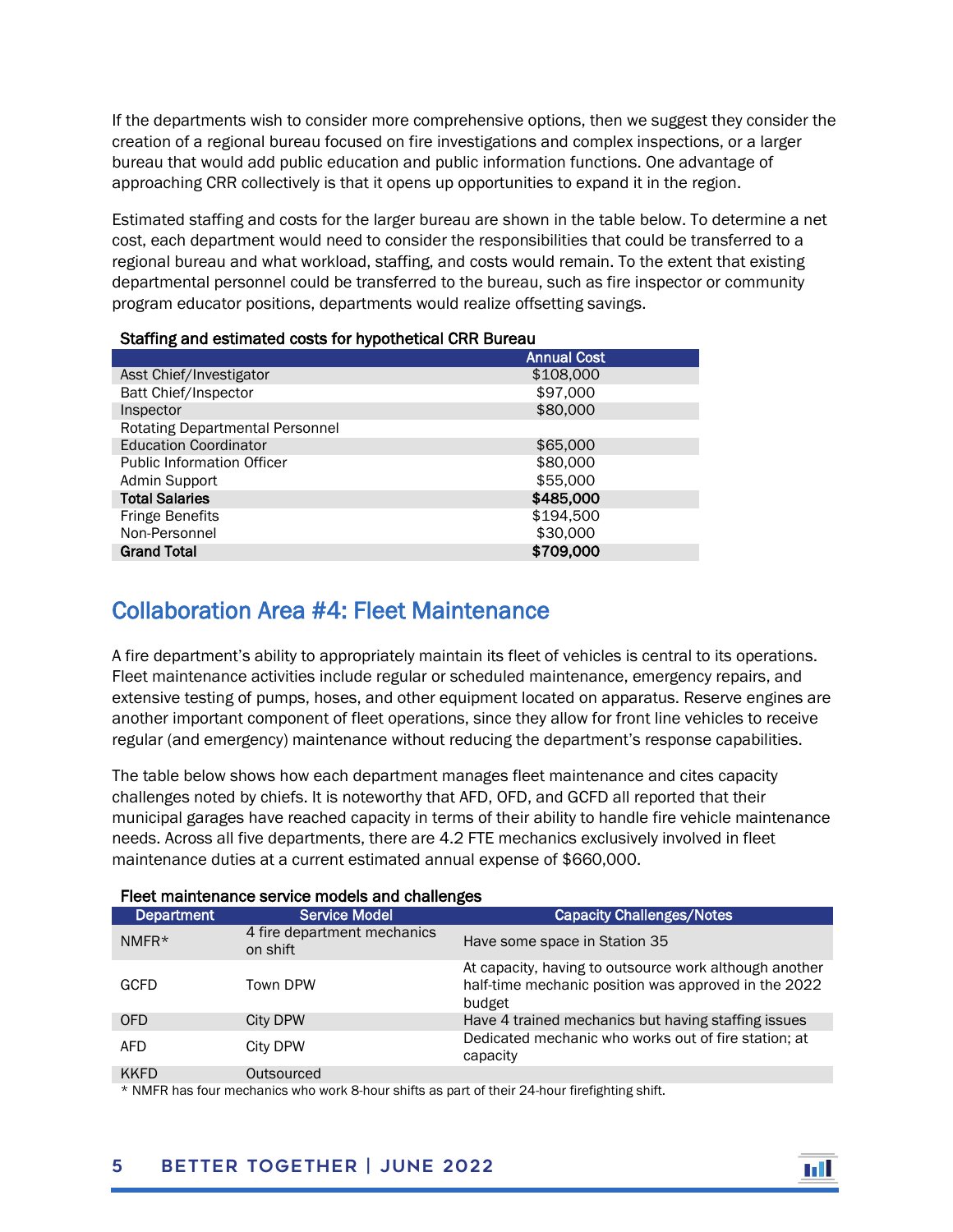Our discussions with the chiefs and fleet maintenance personnel yielded several potential options for greater collaboration and/or consolidation of fleet maintenance in the Fox Valley. Those include creation of a shared fire maintenance garage and the possibility of expanding the capacity of NMFR to handle fleet maintenance for other departments. We selected NMFR because it is the only department that currently appears to have such capability.

One potential benefit of a consolidated garage would be greater staffing expertise given that fire vehicle maintenance would be the sole responsibility of garage personnel. It is also possible that the dedicated fire vehicle staff could be more efficient and produce quicker turnaround times for maintenance and repairs given their singular focus. Setting up an entirely new garage, however, also would involve considerable overhead costs, and we estimate that the annual cost of operating a stand-alone fire garage would be around \$1 million. Because of that potential cost, other options, such as having NMFR provide fleet maintenance services for the smaller departments, could be pursued as starting points.

A shared reserve fleet also could be a first step towards greater collaboration in this area. Given that departments already borrow reserve vehicles from each other, a more coordinated program would provide a dependable supply of reserve vehicles. If the departments do move forward with sharing of reserve vehicles, it may make sense to house that program at NMFR, which has garage capacity and its own mechanics. Regardless, they should consider immediately formalizing existing vehicle borrowing practices with intergovernmental agreements that address issues like liability.

## Collaboration Area #5: EMS Quality Control & Oversight

All five of the Fox Valley departments in this study provide both fire protection and emergency medical services (EMS), although there are differences in the types and levels of EMS provided. For example, while all provide basic emergency medical response, two of the five departments are not licensed to provide a paramedic level of service and three of the five rely on a private ambulance company to provide medical transport from the site of an incident to the hospital.

While the differences in EMS service levels and models make collaboration less practical than for other fire department functions, there are still some potential steps that could be taken by the Fox Valley departments to foster greater coordination. Those include the sharing of data collection and analysis; consolidating medical direction; and agreeing to a common set of EMS protocols that could help to lay the foundation for a regional EMS system. It is also worth noting that AFD plans to move to a paramedic license level within the next few years, at which time four of the five departments will be licensed at that level and prospects for greater collaboration will improve.

Rather than proposing specific regional collaboration models for EMS, we suggest that a possible next step would be to develop a formal intergovernmental agreement that would guide the creation and activities of a regional EMS committee to oversee EMS quality and coordination. The committee might consist of senior EMS officials from each department, medical directors, county emergency management and public health officials, representatives from private sector health care entities, and other stakeholders. This formalized committee would evaluate EMS systems, operational policies, guidelines, and protocols and make suggestions to the medical directors. The committee also could review equipment and practices and help to identify system problems that may adversely impact patient care or system operations.